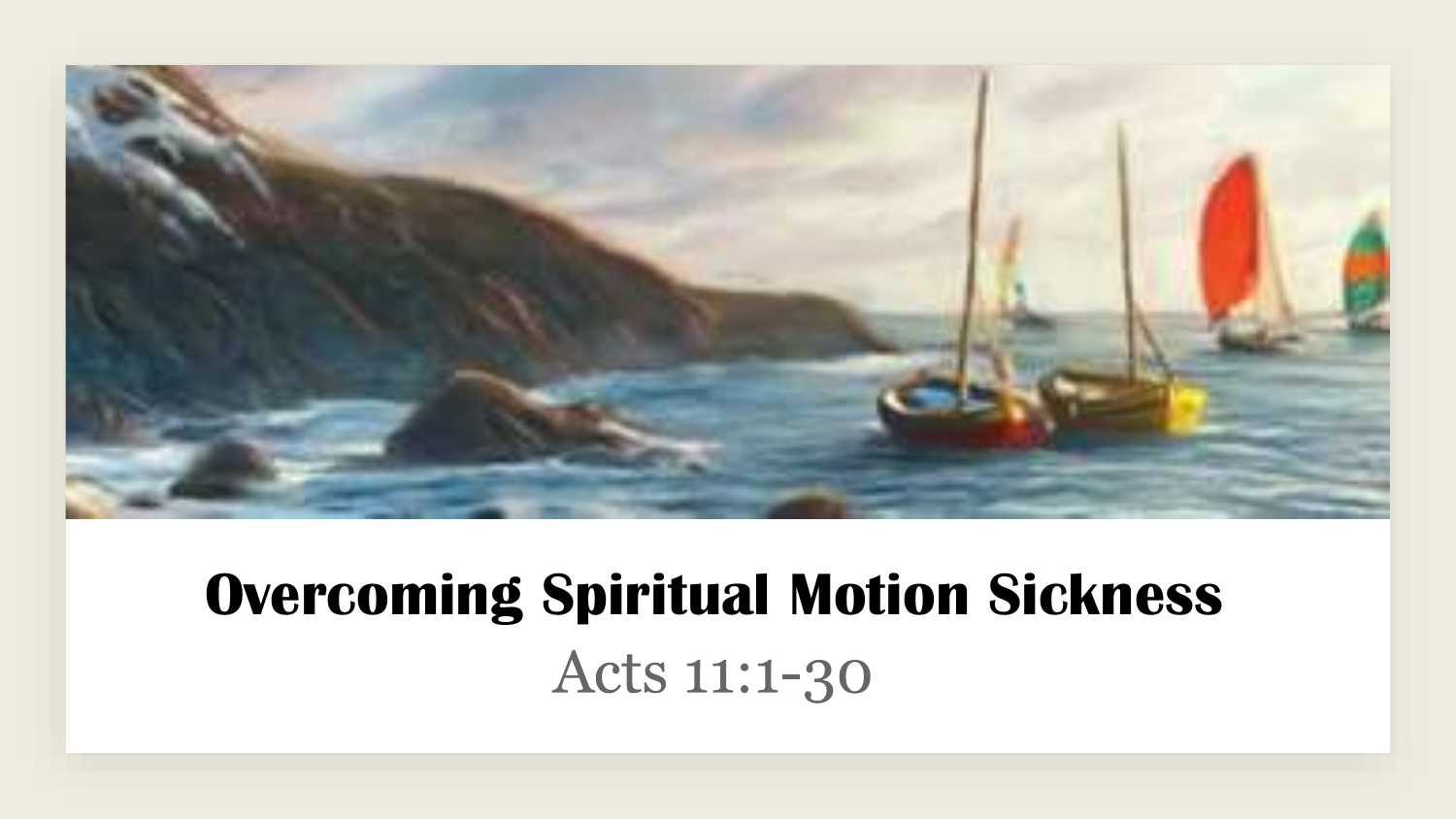### **Sudden turns in the church**

― 11:1-18 Impact of the first Gentiles in Caesarea

- ― Facing the wave of criticism
- ― Carefully giving the facts

### ― 11:19-30 Explosion of the gospel in Antioch

- ― Decision to evangelize the Gentiles
- ― Growth and nurturing of the church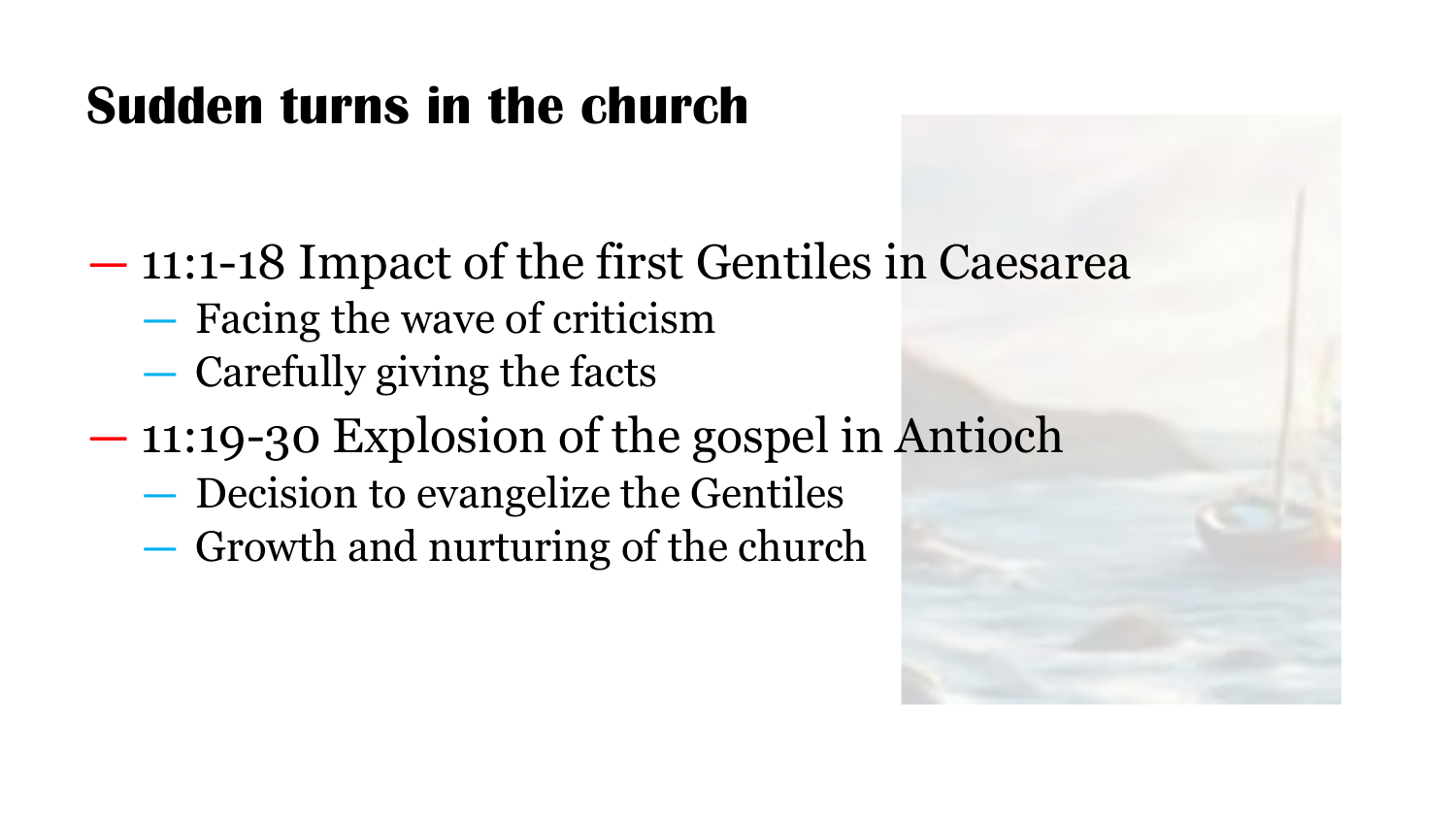#### **Peter defends the Gentiles 11:1-18**

- ― Peter faces criticism vs 1-3
	- ― Peter arrives back in Jerusalem
	- ― Those of the circumcision contended
	- ― You ate with uncircumcised men
- ― Peter explained the facts 4-15
	- ― Peter's vision 5-10
	- ― Arrival of Cornelius' men 11
	- ― Holy Spirit's command 12
	- ― Cornelius' vision 13-14
	- ― The Spirit fell on them 15

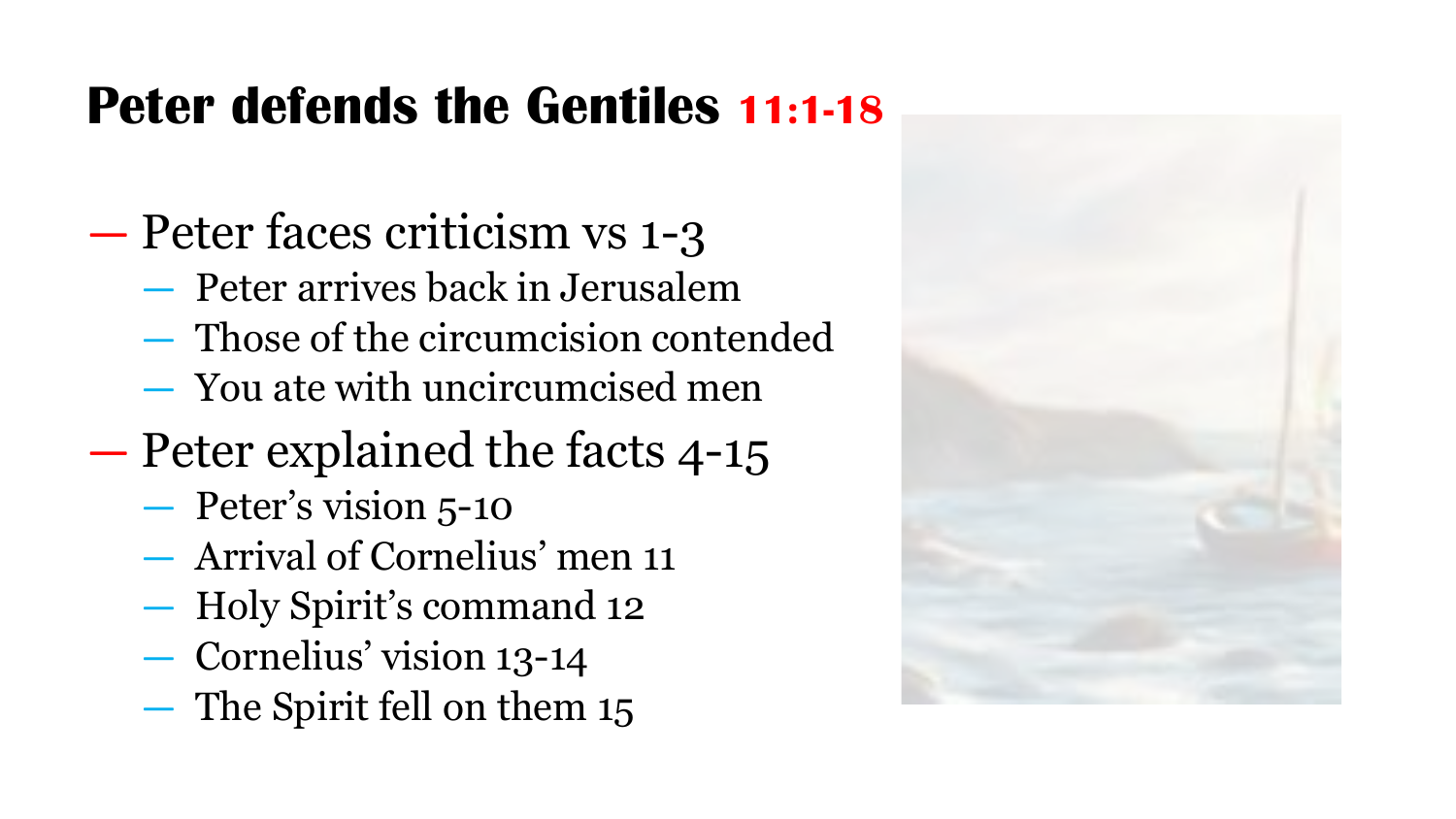#### **Peter defends the Gentiles 11:1-18**

- ― Unmistakable conclusion 15-17
	- ― This was the work of God
	- ― God gave them the same gift as us
	- ― Who was I to withstand God?
- ― Silence and praise 18
	- ― God has granted Gentiles repentance

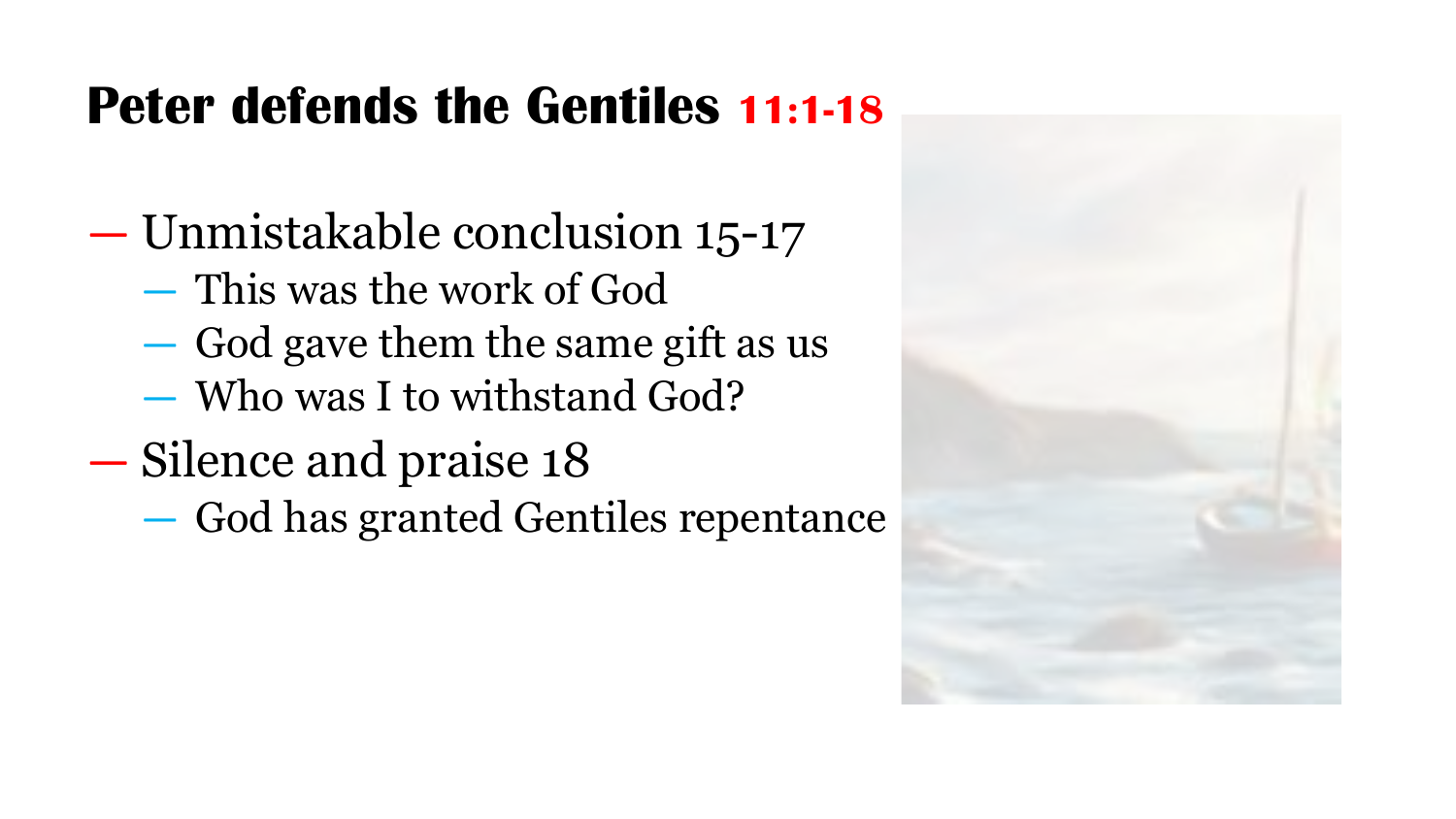### **Kingdom growth in Antioch 11:19-30**

- ― Including Gentiles in evangelizing 19-21
	- ― Travelling up the coast (to Jews only)
	- ― Came to Antioch (spoke to Hellenists)
	- ― Hand of the Lord with them
- ― Growth and nurturing of Antioch 22-26
	- ― Church in Jerusalem sends Barnabas
	- ― Barnabas sees God's grace/rejoices
	- ― Barnabas goes to enlist help of Saul
	- ― Doctrinal grounding and receive new name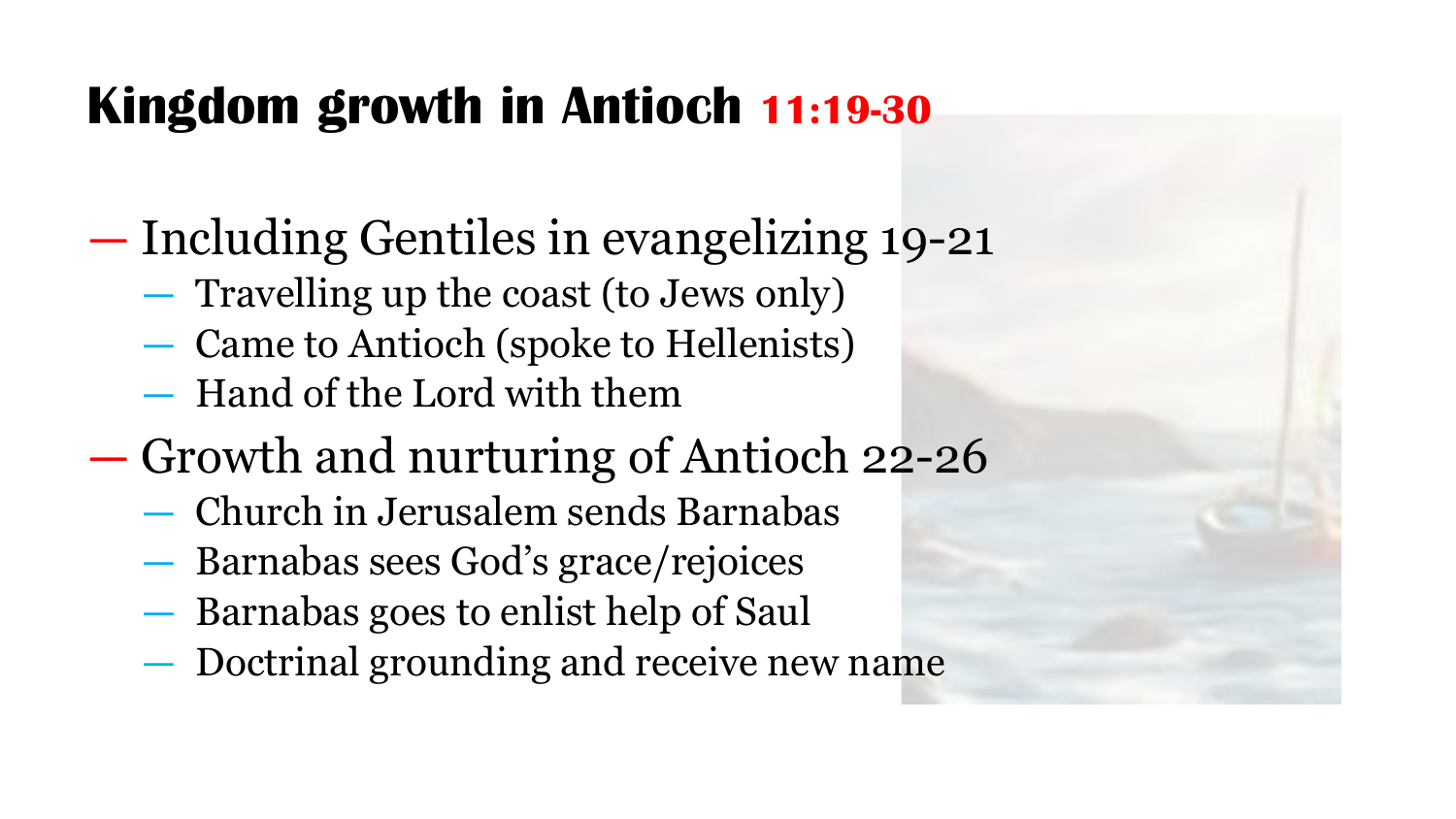#### **Preparing for Healthy Change**

― Learning from the early church (Acts 11)

- ― Keep focused on the gospel
- ― Give explanation of reasons for any changes
- ― Include those slow to accept change in the process
- ― Accept that not every church has to be identical
- ― Remember to support and honor those before us
- ― God is always a step ahead of us
	- ― Asking us to grow in our faith